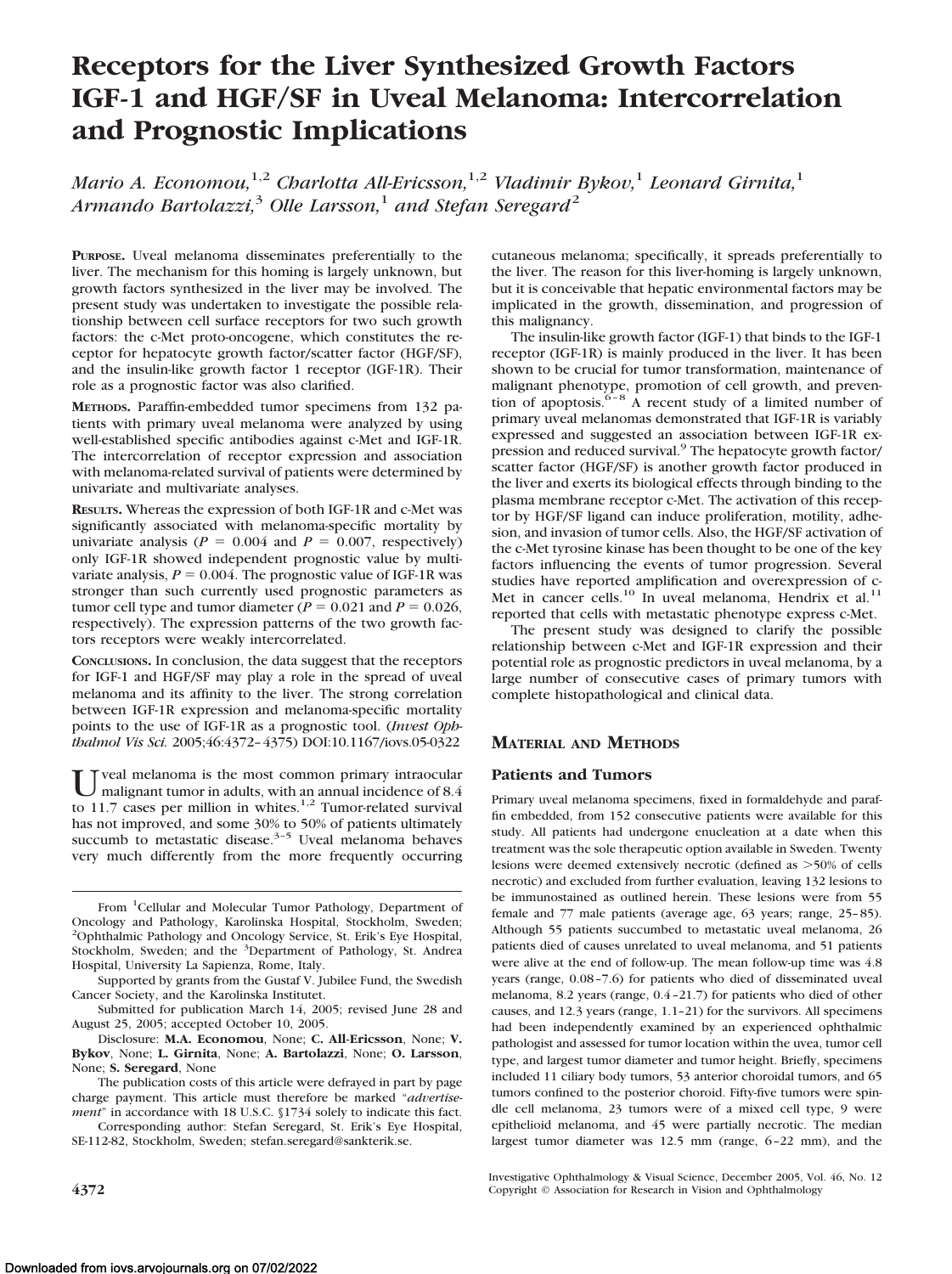median tumor height was 7.3 mm (range, 2–17 mm). The study conformed to the tenets of the Declaration of Helsinki and was approved by the ethics committee of the Karolinska Institutet.

#### **Antibodies**

A rabbit polyclonal antibody directed to the human IGF-1R (N-20) was purchased from Santa Cruz Biotechnology, Inc. (Santa Cruz, CA) and a mouse monoclonal antibody directed to human c-Met (NCL-cMET) was provided by Immunkemi (Novocastra Ltd., Newcastle-upon-Tyne, UK).

#### **Immunostaining Protocol**

Immunostaining of tissue sections was performed by using the standard avidin-biotin complex technique (ABC complex; Vector Laboratories, Burlingame, CA). Briefly,  $4-\mu m$  tissue sections were cut from each of the selected 132 paraffin-embedded tumor specimens. Tissue sections were deparaffinized and rehydrated. The samples were bleached with hydrogen peroxide-disodiumhydrogenphosphate at room temperature—IGF-1R samples overnight and c-Met 3 hours only, because they were subjected to antigen retrieval according to the manufacturer's instructions.

After antigen retrieval (c-Met) tissue sections were rinsed in Trisbuffered saline (TBS, pH 7.6) and incubated with blocking serum (1% bovine serum albumin) for 20 minutes at room temperature followed by an overnight incubation at 8°C with an excess of anti c-Met antibody or anti-IGF-1R antibody. Biotinylated anti-mouse monoclonal IgG and anti-rabbit polyclonal IgG antibodies were added for c-Met and IGF-1R, respectively, and incubation was continued for an additional 30 minutes at room temperature, followed by application of the ABC complex. The peroxidase reaction was developed for 6 minutes at room temperature with 0.6 mg/mL 3'3-diaminobenzidine tetrahydrochloride (DAB) with 0.03% hydrogen peroxide. Counterstaining was performed with Mayer's hematoxylin. TBS was used for rinsing between the different steps. Appropriate positive and negative controls were included.

#### **Staining Assessment**

All stained cells were considered positive, irrespective of staining intensity. The immunoreactivity was differentiated from melanin pigment, as reported previously.<sup>12</sup> Specifically, the dark brown, finely granular appearance of the immune-reaction product was separated from the coarse granular appearance of the melanin pigment. We scored the results of c-Met and IGF-1R immunoexpression as *negative* when no staining was present, *low* when less than 10% of cells were stained, *moderate* when 10% to 50% of cells were stained, and *high* when more than 50% of cells were immunoreactive. At a later stage, and without knowledge of the initial result, the same observer (ME) repeated the assessment for a random sample of slides from 30 uveal melanoma specimens. These slides were also independently assessed by an experienced ophthalmic pathologist (SS) using the same grading system. The interobserver reproducibility according to the  $\kappa$ -test was 0.73 (95% CI, 0.54 – 0.92), and the intraobserver reproducibility was 0.69 (95% CI, 0.49 – 0.89). Both observers were masked to results from earlier assessments and to survival data.

To verify that epitopes would withstand any inadvertently prolonged exposure to formaldehyde, small pieces (approximately  $2 \text{ mm}^3$ ) of fresh uveal melanoma tissue was fixed in 10% formaldehyde for periods of 1, 2, 4, 8, 16, and 32 days, respectively, and paraffin embedded. Sections were then cut from each paraffin block and immunostained for IGF-1R or c-Met as just described. The tumor cells retained their staining intensity and pattern from days 1 through 32.

#### **Statistical Analysis**

Survival data without loss to follow-up were obtained for all patients from the Swedish National Causes of Death registry. The survival time from the date of enucleation to death or to the end of 1992 was considered censored if the patient was alive at the end of the study or



в



**FIGURE 1.** (**A**) Immunostaining for c-Met protein in uveal melanoma showing a *brown* reaction product confined to the cytoplasm of more than 50% of tumor cells, scored as a high proportion of immunoreactive cells. (**B**) Immunostaining for IGF-1R in uveal melanoma showing a *brown* reaction product confined to the cytoplasm of 10% to 50% of tumor cells, scored as a moderate proportion of immunoreactive cells.

if the patient had died of any cause that was not melanoma related. Kaplan-Meier survival curves were plotted for each semiquantitatively assessed group of immunoexpression of c-Met and IGF-1R. Univariate and multivariate Cox regression models were used to assess the prognostic values of the covariates. The significance level was set at 0.05. All calculations were performed on computer (Statistica, ver. 5.5; Statsoft Inc., Tulsa, OK; MedCalc software; MedCalc Inc., Mariakerke, Belgium).

## **RESULTS**

The expression of c-Met and IGF-1R was analyzed on paraffinembedded slides, with antibodies that have been shown to be specific and sensitive.<sup>9,13,14</sup>

A distinct immunoreactivity confined to the plasma membrane and cytoplasm in a variable percentage of tumor cells was present in 114 (86%) of 132 slides immunostained for the c-Met receptor (Fig. 1A) and in 97 (73%) of 132 slides immu-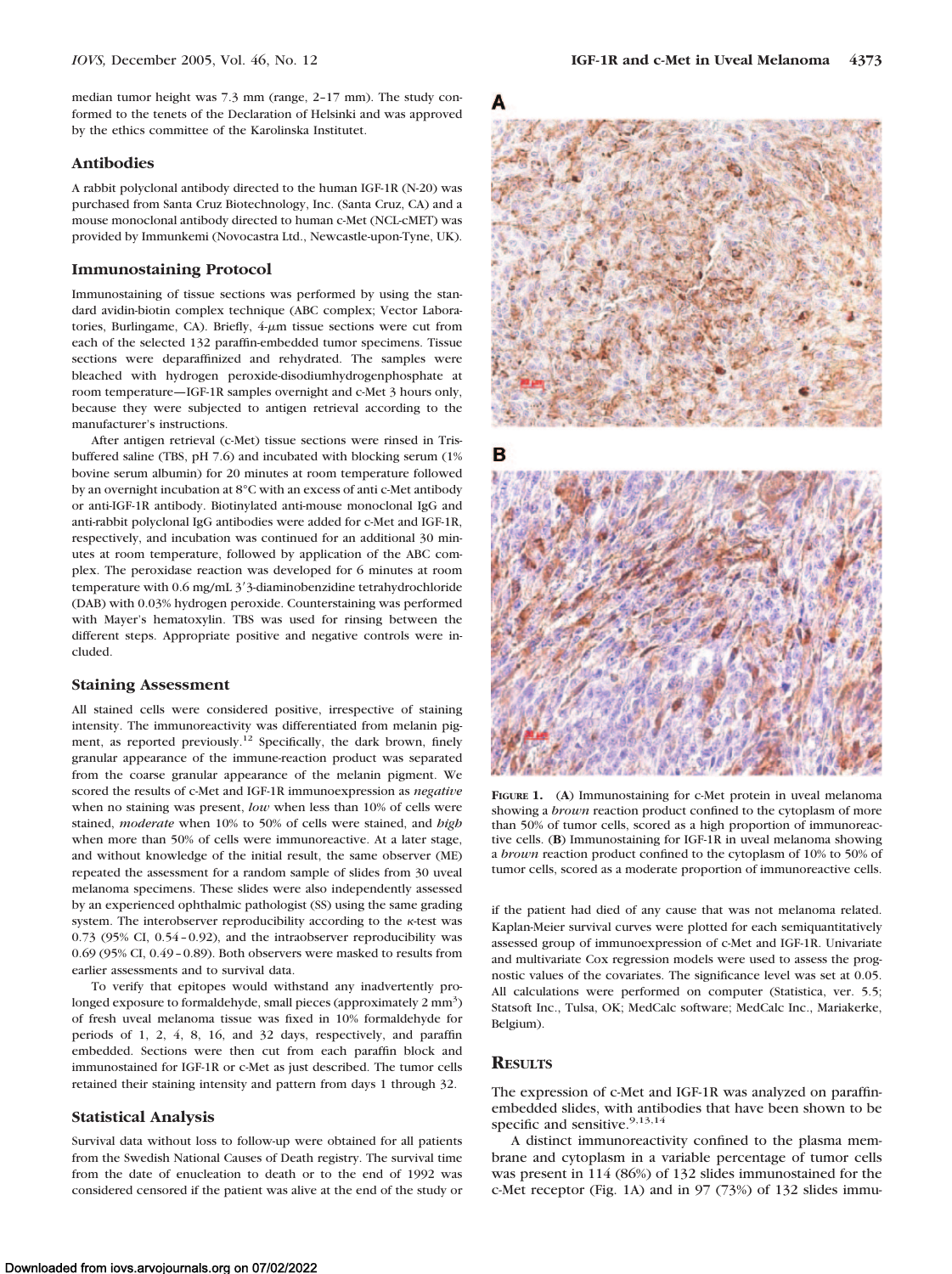| Covariate          | Scoring or Unit                                    | Wald  |         | Hazard Ratio (95% CI) |
|--------------------|----------------------------------------------------|-------|---------|-----------------------|
| IGF-1 R expression | Neg.: $\leq 10\%$ : 10%-50%: $>50\%$ stained cells | 8.27  | 0.004   | $1.49(1.29-1.96)$     |
| Tumor cell type    | Spindle, mixed, epithelioid, partially necrotic    | 11.46 | < 0.001 | $1.41(1.15-1.73)$     |
| Tumor diameter     | <b>Millimeters</b>                                 | 13.91 | < 0.001 | $1.18(1.08-1.30)$     |
| c-Met expression   | Neg.; $\leq 10\%$ ; 10%-50%; $>50\%$ stained cells | 7.36  | 0.007   | $1.46(1.11-1.93)$     |
| Tumor location     | Posterior choroid, anterior choroid, ciliary body  | 0.31  | 0.580   | $0.88(0.57-1.36)$     |
| Patient's age      | Years                                              | 3.91  | 0.048   | $1.02(0.99-1.05)$     |
| Patient's sex      | Male, female                                       | 1.20  | 0.274   | $0.73(0.42 - 1.36)$   |

**TABLE 1.** Univariate Cox Regression for Covariates of Potential Prognostic Value

nostained for IGF-1R (Fig. 1B). In slides featuring c-Met-immunopositive tumor cells, 39 (30%) showed less than 10% immunopositive cells, 36 (27%) slides had 10% to 50% immunoreactive cells and 39 (30%) contained more than 50% immunopositive tumor cells. In slides with IGF-1R-immunopositive cells 55 (42%) showed less than 10% immunopositive cells, 29 (22%) slides had 10% to 50% immunoreactive cells, and 13 (10%) contained more than 50% immunopositive tumor cells.

By univariate analysis, c-Met immunoexpression, IGF-1R immunoexpression, largest tumor diameter, and tumor cell type were all significantly associated with survival (Table 1). Kaplan-Meier curves indicated that a high expression of both c-Met and IGF-1R is associated with a poor prognosis. For each group containing a higher proportion of cells immunoreactive for each of these growth factors, melanoma-related survival was gradually reduced (Figs. 2, 3). In the groups with melanomas displaying low c-Met and IGF-1R expression, 19 (33%) of 57 and 31 (34%) of 90 patients, respectively, died of metastatic disease. In contrast, patients in groups with high c-Met and IGF-1R expression fared worse; 36 (48%) of 75 and 24 (57%) of 42 patients, respectively, died of disseminated uveal melanoma.

All parameters were then entered into a multivariate Cox regression model, but only the largest tumor diameter, tumor cell type, and IGF-1R immunoexpression showed independent statistical significance (Table 2), suggesting some degree of confounding. The best fit (highest Wald score) for the model was obtained by IGF-1R immunoexpression.

The potential association between expression of growth factor c-Met and IGF-1R was tested by the Kendall  $\tau$ , resulting in  $\tau = 0.22$ , suggesting a weak, but statistically significant intercorrelation ( $\chi^2$  = 19.0; *P* = 0.024).



**FIGURE 2.** Kaplan-Meier survival curves for uveal melanoma cells showing negative (0%) and a low ( $\leq$ 10%, *P* = 0.0692), moderate  $(10\% - 50\%, P = 0.00699)$ , and high (>50%,  $P = 0.0298$ ) proportion of tumor cells with immunoexpression for IGF-1R protein.

#### **DISCUSSION**

Receptor tyrosine kinases (RTK) play a crucial role in signal transduction of such functions as cellular proliferation, apoptosis, and differentiation. Examples of RTKs expressed by normal melanocytes are those encoded by the proto-oncogene *MET* and the *IGF-1R* gene.<sup>15</sup>

In the past few years, reports have been accumulating that consistently show that downregulation of the IGF-1R causes apoptosis and growth inhibition of cancer cells.<sup>9,16-18</sup>

Overexpression of c-Met has been described in a multitude of malignant human neoplasms.<sup>19-22</sup>

Uveal melanoma spread preferentially to the liver, and an altered IGF-1R and c-Met expression in uveal melanoma may act to enhance cell growth and tumor progression. In this study, the c-Met and IGF-1R immunoreactivity in 132 cases of paraffin-embedded histopathologically and clinically well-characterized primary uveal melanomas were investigated. Both RTKs were variably expressed, and a high expression was associated with a decreased survival in this disease. Uveal melanoma is simple to analyze by immunohistochemistry, because the tumor tissue is solid and homogenous. Scattered macrophages occur but are usually confined to the peripheral part of the tumor. They usually represent less than 10% of cells within the core of the tumors.  $9.23$  Furthermore, the macrophages were easily detected by their morphologic appearance and by immunoreactivity to CD68 antibodies<sup>9</sup> and did not cause any problem in scoring the melanoma cell immunoreactivity to IGF-1R and c-Met.

Sections of some specimens showed no immunostaining for c-Met or IGF-1R. Because the fixation time of archival tissue cannot be controlled retrospectively, we verified the robustness of epitopes to any inadvertently prolonged exposure to formaldehyde. Small pieces of tumor tissue were shown to



**FIGURE 3.** Kaplan-Meier survival curves for uveal melanoma cells showing negative (0%) and a low ( $\leq 10\%$ , *P* = 0.261), moderate  $(10\% - 50\%, P = 0.153)$ , and high (>50%,  $P = 0.01$ ) proportion of tumor cells with immunoexpression for c-Met protein.